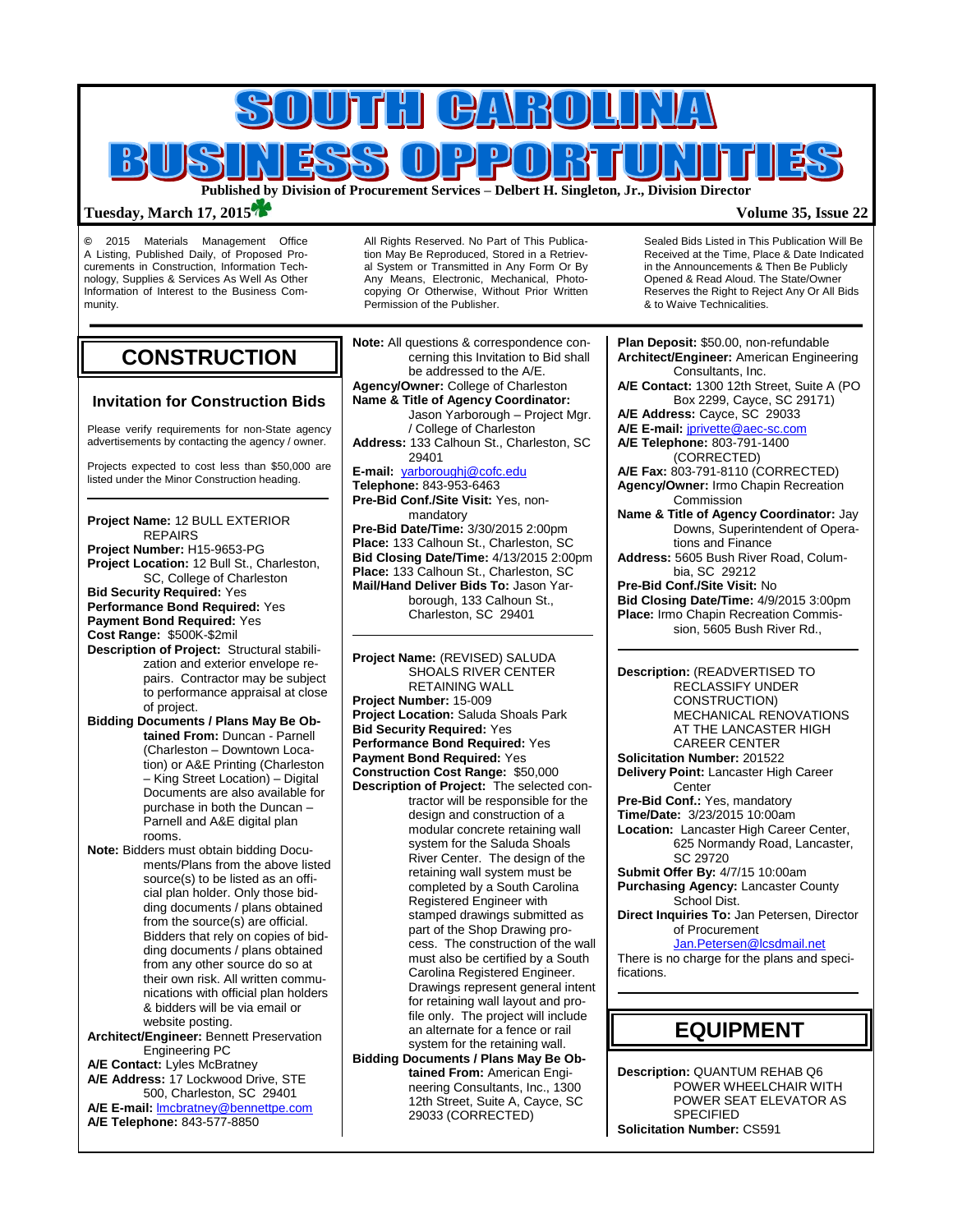**Delivery Point:** SCVRD Physical Therapy Clinic, West Columbia, SC **Submit Offer By:** 03/26/2015 8:30am **Purchasing Agency:** SC Vocational Rehabilitation, 1410 Boston Ave., West Columbia, SC 29170

**Buyer:** For Bid Package: Michael Cupp, 803-896-6521 [mcupp@scvrd.state.sc.us](mailto:mcupp@scvrd.state.sc.us)

**Direct Inquiries To:** Direct technical inquiries to Rehab Engineer, Todd Batt: 803-896-6082

## **INFORMATION TECHNOLOGY**

**Description:** ELECTRONIC HEALTH RECORD (EHR) SYSTEM (RE-ADVERTISED) **Solicitation Number:** 5400009097 **Deadline for Questions:** 3/24/2015 11:00am **Submit Offer By:** 4/1/2015 11:00am **Purchasing Agency:** SC Dept. of Corrections **Buyer:** Debbie Lemmon, 803-896-5236, [dlemmon@itmo.sc.gov](mailto:dlemmon@itmo.sc.gov) **Download Solicitation From:** [http://webprod.cio.sc.gov/SCSolicitationWe](http://webprod.cio.sc.gov/SCSolicitationWeb/solicitationAttachment.do?solicitnumber=5400009097) [b/solicitationAttachment.do?solicitnumber=5](http://webprod.cio.sc.gov/SCSolicitationWeb/solicitationAttachment.do?solicitnumber=5400009097) [400009097](http://webprod.cio.sc.gov/SCSolicitationWeb/solicitationAttachment.do?solicitnumber=5400009097)

**Description:** E-911 SYSTEM **Solicitation Number:** 2015-6 **Delivery Point:** Newberry County Sheriff's Office, 540 Wilson Road, Newberry **Submit Offer By:** 4/22/2015 3:00pm **Purchasing Agency:** Newberry County Sheriff's Office **Buyer:** Crystal Waldrop, Purchasing Director, 803-321-2100 [cwaldrop@newberrycounty.net](mailto:cwaldrop@newberrycounty.net) **Direct Inquiries To**: Major Wesley Boland, 803-321-2211 [wboland@ncso.sc.gov](mailto:wboland@ncso.sc.gov)

**Download Solicitation From:** [www.newberrycounty.net/purchasing](http://www.newberrycounty.net/purchasing)

# **MAINTENANCE / REPAIR**

**Description:** HOME REPAIRS AT 236 CLINTON AVE, ROCK HILL, SC **Solicitation Number:** PUR608 **Delivery Point:** Rock Hill, SC **Pre-Bid Conf.:** Mandatory **Date/Time/Place:** April 1, 2015 9:30am, 236 Clinton Ave, Rock Hill, SC 29730 **Submit Offer By:** April 8, 2015 10:00am **Purchasing Agency:** City of Rock Hill Operations Center Purchasing Office, 757 S. Anderson Rd., Building 103, Rock Hill, SC 29730

**Direct Inquiries to Buyer:** .<br>Tom Stanford, Financial Analyst,

803-329-7070 or email: [tom.stanford@cityofrockhill.com](mailto:tom.stanford@cityofrockhill.com) **Download Solicitation From:** [www.cityofrockhill.com](http://www.cityofrockhill.com/)

## **MINOR CONSTRUCTION**

### **Invitation for Minor Construction Quotes**

SCBO Notes referred to in State Agency advertisements appearing in the Minor Construction Section of SCBO can be found at [Click Here.](http://www.mmo.sc.gov/PS/general/scbo/SCBO_Notes_060512.pdf) Please verify requirements for non-State agency advertisements by contacting the agency/owner.

**Description:** REBID-CONSTRUCTION SERVICES-CORRUGATED PANEL INSTALLATION **Solicitation Number:** 2030-2015-0242(A) **Delivery Point:** West Columbia, SC **Site Visit:** Mandatory **Date/Time/Place:** March 24, 2015 10:00am at 2744-A Emmanuel Church Rd, West Cola, SC 29170 **Submit Offer By:** March 31, 2015 no later than  $2:00$ pm **Purchasing Agency:** Babcock Center, Inc., 2725 Banny Jones Avenue, West Columbia, SC 29170 **Buyer:** James Pralour 803-799-1970 ext. 172 [purchasingemail@babcockcenter.org](mailto:purchasingemail@babcockcenter.org) **Bid Request:** James Pralour by e-mail request only a[t purchasinge-](mailto:purchasingemail@babcockcenter.org)

[mail@babcockcenter.org](mailto:purchasingemail@babcockcenter.org) . Questions and package requests will only be accepted by e-mail.

#### **HANDRAILS FOR UPPER COUNTY TREATMENT PLANT PROJECT IN DORCHESTER COUNTY**

Dorchester County, South Carolina invites sealed bids from properly licensed contractors to provide handrails around the Upper Dorchester County Wastewater Treatment Plant aeration basin.

Bid Notice Number: 2015-3282-7409-20

Location: 201 Johnston Street, St. George, South Carolina 29477

Closing Date/Time: 4/23/2015 4:00pm

Pre-Bid Conference/Site Visit: 4/16/2015 at 10:00am. Upper Dorchester County Treatment Plant, 125 Heatherwood Drive, St. George, South Carolina 29477

Bid Opening: Dorchester County Purchasing Department, 201 Johnston Street St.

### **March 17, 2015 2 Volume 35, Issue 22**

George, SC 29477, S.G. Stephens, Jr., CPPO, Procurement Director

Specifications/Construction Plans: Purchasing Department, 843-563-0142 or 832- 0142

E-Mail: [sstephensjr@dorchestercounty.net](mailto:sstephensjr@dorchestercounty.net)

Vendor Registration: [http://bids.dorchestercounty.net](http://bids.dorchestercounty.net/)

Vendors that have not registered are to go to the above website, register and then download the bid documents-Commodity Code 150-34

Project Contact: Kevin Fralix, Upper Waste Water Treatment Manager (Questions must be submitted on module)

[www.dorchestercounty.net/Procurement.htm](http://www.dorchestercounty.net/Procurement.htm)

Deadline for written questions is 4/17/2015 at 5:00pm.

# **PRINTING**

### **DEPT. OF HEALTH AND ENVIRONMENTAL CONTROL**

### **LITHOGRAPHIC AND SECURITY FEATURE PRINTING**

Description: To provide custom lithographic and security feature printing of Vital Records Certification Sheets. (Chemically sensitive security paper with features including, but not limited to, watermark with visible and invisible security fibers; Capable of accepting fine line lithographic printing and writing; Printing and storage of the forms must occur in the continental United States.)

Bid: 5400009328

Opening Date: 4/14/2015 2:30pm

Contractors should contact Lisa Roland via emai[l rolandld@dhec.sc.gov,](mailto:rolandld@dhec.sc.gov) 803-898-0533 to request a copy of the solicitation.

# **SERVICES**

**PROVIDE RECORDS MANAGEMENT SYSTEM REGISTER OF DEEDS OFFICE**

### **RFP NUMBER: 41510-01-14/15**

Closing Date/Time: 4/14/2015 11:00am Pre-Proposal Conference: All offerors are requested to attend a Pre-Bid Conference at 10:00am, 3/31/2015 at the Berkeley County Council Chamber, 1003 Highway 52, Moncks Corner, South Carolina, 29461.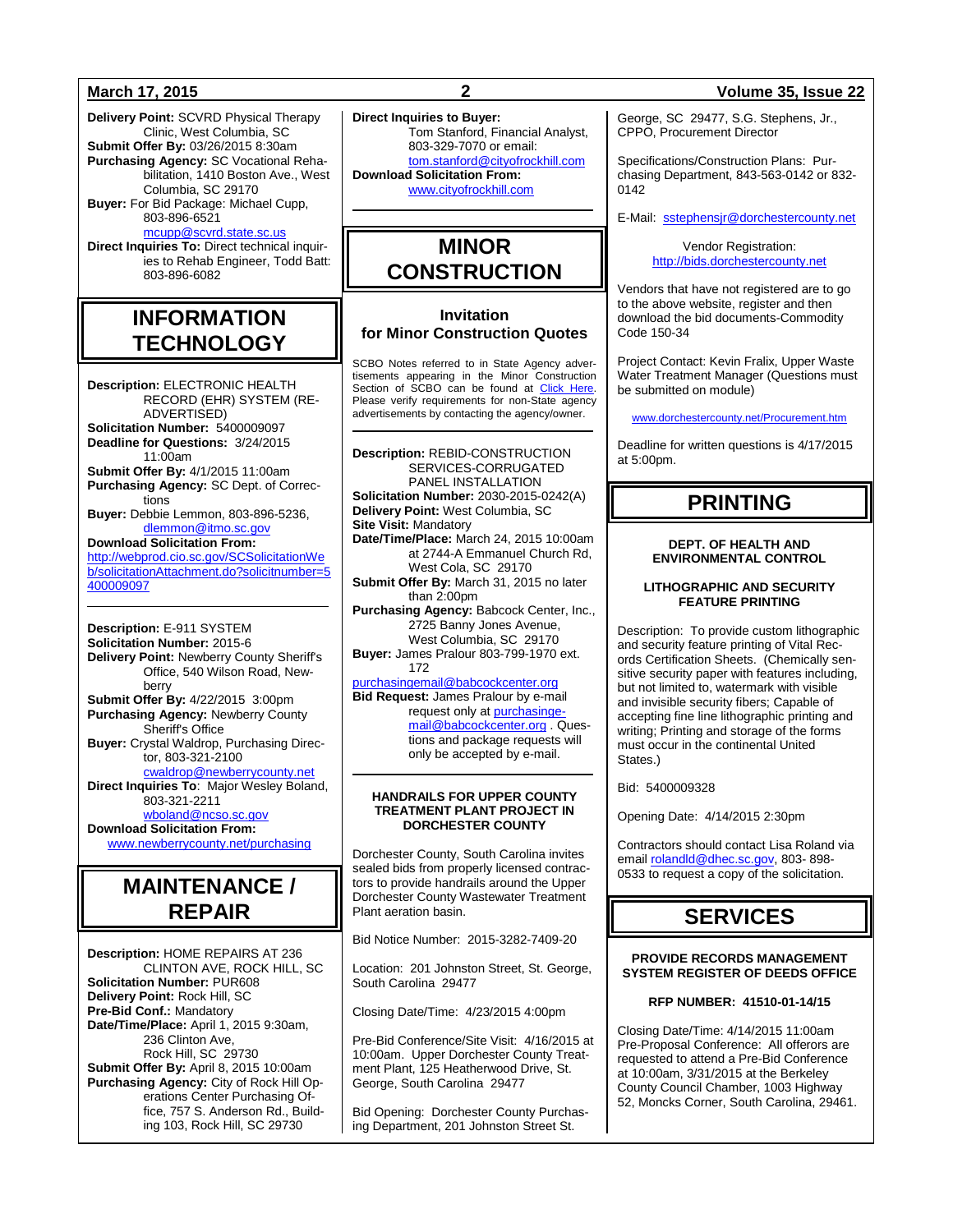This Request for Proposal (RFP) does not commit Berkeley County to award a contract, to pay any cost incurred in the preparation of a proposal or to procure or contract for the articles of goods or services. Berkeley County reserves the right to accept or reject any or all proposals received as a result of this request, to negotiate with all qualified Offerors, or to cancel in part or in its entirety this proposal if it is in the best interest of the County to do so.

Offerors can download a copy of the RFP document and any amendments from the Berkeley County website:

[http://www.berkeleycountysc.gov](http://www.berkeleycountysc.gov/)

Go to:

- Departments
- Procurement
- Formal sealed bids/proposals/RFQs

### **HAUL AND DELIVERY OF RECONSTITUTED ASPHALT**

Clarendon County is accepting sealed BIDS from qualified contractors for the purchase, haul and delivery of reconstituted asphalt to be delivered to one location in Clarendon County. The project is being funded through County C-Funds, distributed by the South Carolina Department of Transportation (SCDOT) and all Procurement guidelines shall apply.

Owner's Rights: This solicitation does not commit Clarendon County to award a contract, to pay any cost incurred in the preparation of proposals, or to procure or contract for goods or services.

Clarendon County reserves the right to accept or reject any, all or any part of BIDS received as a result of this request, to make multiple awards, waive any informalities or to cancel in part or in its entirety this request, if it is in its best interest to do so. Clarendon County will be sole judge as to whether BIDS meet all requirements.

Deadline To Submit: Bids must be received by 2:00pm on 3/25/2015. Interested parties must request PACKAGE in writing, via fax, mail or e-mail to:

Tamika Malone CPPO, CPPB [procurement@clarendoncountygov.org](mailto:procurement@clarendoncountygov.org) PROCUREMENT DIRECTOR 411 Sunset Drive Room 603 Manning, SC 29102 803-433-3240 803-433-4002

**Description:** TRANSPORTATION PROVIDERS TO DELIVER DEMAND RESPONSE TRIPS **Details**: Lower Savannah COG is a grantee awarded FTA Section 5310 funding and is seeking transportation providers to deliver demand response trips to seniors and/or

persons with disabilities residing within a six county region using these grant funds. The third party contractors/service providers may elect to propose transit services in one or more of the counties. Services will begin by May 2015 and continue through June 2016, with the option to renew for an additional four years based on continued funding and project performance.

**Solicitation Number:** 010A Transit

- **Delivery Point:** The Lower Savannah COG Region of South Carolina service area includes six counties: Aiken, Allendale, Bamberg, Barnwell, Calhoun & Orangeburg.
- **Submit Offer By: April 6, 2015 12:00pm Purchasing Agency:** Lower Savannah COG; PO Box 850; Aiken, SC 29802

**Direct Inquiries To Buyer:** Dana Luttrull [dluttrull@lscog.org](mailto:dluttrull@lscog.org) 803-649-7981 or 803-508-7059

**Download Solicitation From:** [www.lscog.org](http://www.lscog.org/)

**Description:** BEST FRIEND EXPRESS AND DIAL-A-RIDE

**Details**: Lower Savannah COG has FTA Section 5307 funding for fixed route and complementary ADA paratransit transportation services and is seeking a transportation provider for the "Best Friend Express and Dial-A-Ride" operational contract. Services will be provided July 2015 thru June 2016, with the option for annual renewal up to four additional years.

**Solicitation Number:** 020B Transit

**Delivery Point:** Aiken, SC

**Submit Offer By:** April 21, 2015 1:30pm **Purchasing Agency:** Lower Savannah COG; PO Box 850; Aiken, SC 29802

**Direct Inquiries To Buyer:** Dana Luttrull [dluttrull@lscog.org](mailto:dluttrull@lscog.org) 803-649-7981 or 803-508-7059

# **SUPPLIES**

**Description:** MISCELLANEOUS FITNESS EQUIPMENT **Solicitation Number:** USC-RFQ-2767-MR **Delivery Point:** Bluffton, SC **Submit Offer By:** 3/30/2015 11:00am **Purchasing Entity:** USC Purchasing, 6th Floor, 1600 Hampton St., Columbia, SC **Bid Request:** Download solicitation from [http://purchasing.sc.edu](http://purchasing.sc.edu/) **Buyer:** Michelle Robinson, 803-777-5253 or

[marobins@mailbox.sc.edu](mailto:marobins@mailbox.sc.edu)

### **March 17, 2015 3 Volume 35, Issue 22**

**Description:** HILLYARD JANITORIAL **SUPPLIES** 

**Solicitation Number:** IFB 15-R1501383/TS **Delivery Point:** Winthrop University, Facilities Management, Central Receiving, 349 Columbia Avenue, Rock Hill, S.C. 29733

**Submit Offer By:** APRIL 1, 2015 3:00pm **Purchasing Entity:** Winthrop University, Purchasing Services, 307 Tillman Hall, Rock Hill, SC

**Direct Inquiries to Buyer:** Teresia Sexton, Procurement Officer,

**Phone:** 803-323-2143, Ext. 6026 **Email:** [sextont@winthrop.edu](mailto:sextont@winthrop.edu) 

#### **Download Solicitation From:**

[http://www.winthrop.edu/procure](http://www.winthrop.edu/procurement/) [ment/](http://www.winthrop.edu/procurement/)

## **FOR SALE**

### **OFFICE BUILDING AND LAND**

The State of South Carolina will accept sealed bids for the sale of 1.03± acres and an 8,340 SF office building located at 205 East Dekalb Street, Camden, SC until 3:00pm on 4/6/2015.

Contact the Budget and Control Board at 803-737-4636 or download Invitation to Bid a[t www.gs.sc.gov/bids.](http://www.gs.sc.gov/bids)

### **NOTICES**

#### **VENDORS, DON'T NEGLECT TO CHECK THE STATE'S FIXED PRICE BIDS**

If authorized by the original solicitation, the State may use "competitive fixed price bidding" to create procurements with an open response date.

These fixed price bids are advertised in SCBO once, but the solicitation may provide for bids to be accepted continuously or periodically during the contract term.

The links below take you to a listing of all open solicitations conducted by the central purchasing office using the competitive fixed pricing bidding rules.

Fixed Price Bids - [Information Technology](http://www.mmo.sc.gov/PS/vendor/PS-vendor-fixed-price-bids-it.phtm) (Open Response Date) Fixed Price Bids - [Supplies & Services](http://www.mmo.sc.gov/PS/vendor/PS-vendor-fixed-price-bids-ss.phtm) (Open Response Date)

> **INSPECTOR GENERAL'S FRAUD HOTLINE** (State Agency fraud only)

1-855-723-7283 / [http://oig.sc.gov](http://oig.sc.gov/)